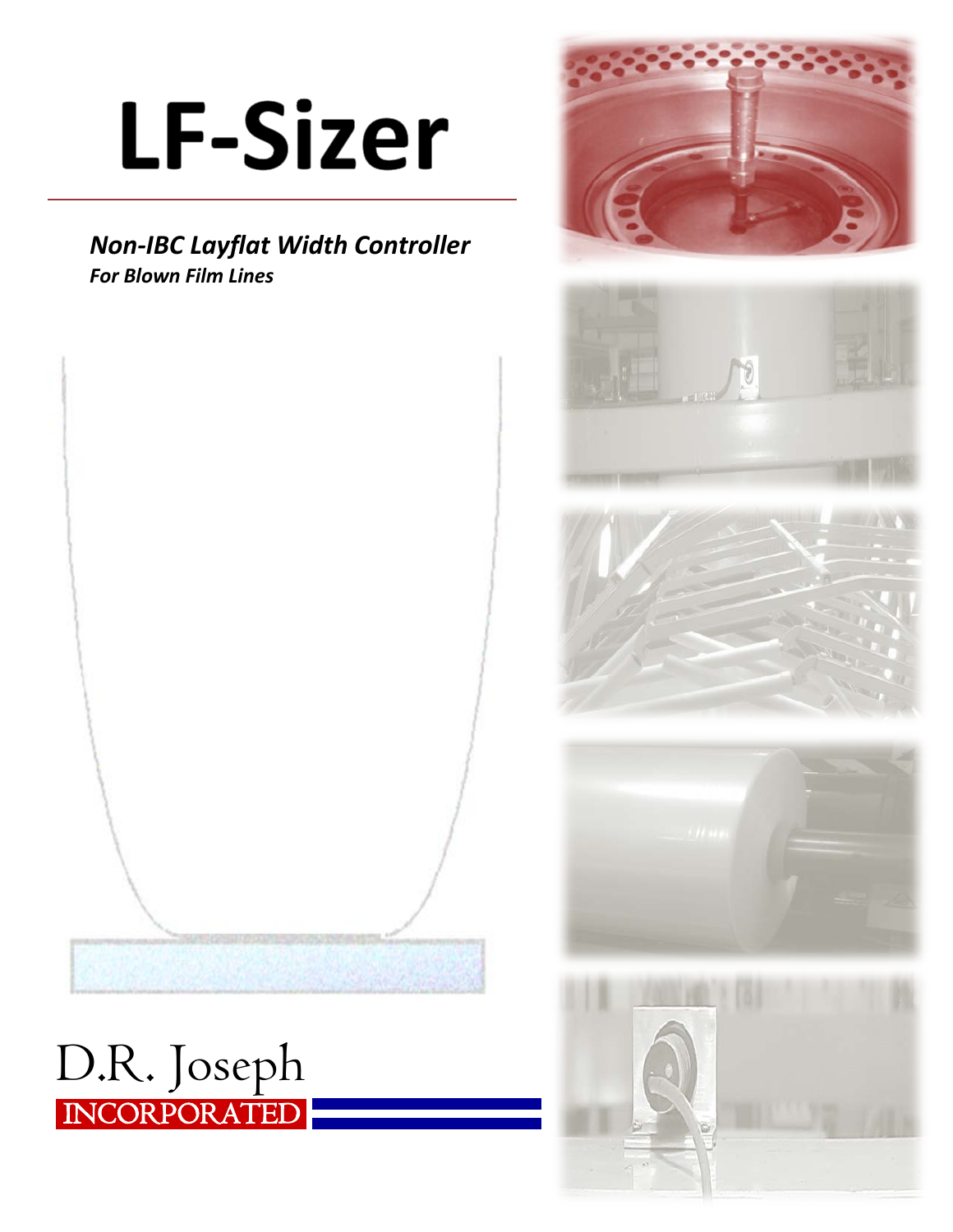## **LF-Sizer non-IBC Width Control**

### **Managing Your Resin Costs Efficiently**

The majority of non-IBC die applications today currently have no automated layflat width control capability which means there is no effective way of controlling resin costs, or what we like to call *Runaway Resin*. Runaway resin is plastic that leaves your facility without generating a single penny of revenue, and worse yet, you must still pay to process that resin. The DRJ LF-Sizer helps control your resin costs by providing a fast, accurate and user-friendly layflat control system for non-IBC applications.

### **Benefits of Implementing the LF-Sizer**

- Improves saleable production hours by eliminating bubble loss due to pin holes
- Avoiding width deviation material returns
- Eliminates or reduces trim on sheeting applications
- Ability to control overall width on gusseted tube production
- Automated start-ups and faster changeovers
- Significantly tightens the width control capability, reducing scrap
- Includes management trends to validate machine and operator performance
- Available Integration with Data Collection System
- Simple Plug and Play Installation, functional within hours



The LF-Sizer home screen displays the Target and Actual Layflat Values



LF-Sizer Layflat trends can be viewed in 10 min., 1 hour and 12 hour periods with a zoom feature

|       |       | $0, \ldots, 100$ % $1, 2, 3, \ldots$ |   | <b>Black</b>   | 0.00   |
|-------|-------|--------------------------------------|---|----------------|--------|
| 39.80 | 39.84 |                                      | ø | <b>Billing</b> | 40.05  |
| 39,85 | 39.89 |                                      | ø |                | 39.99  |
| 39,90 | 39.94 |                                      | ø |                | 40.07  |
| 39,95 | 39.99 |                                      | ø |                | 0.00   |
| 40,00 | 40.04 |                                      | ø |                | 8.8808 |
| 40.05 | 40.09 |                                      | ø |                | 0.0000 |
| 40.10 | 40.14 |                                      | ø | <b>STABLE</b>  |        |
|       |       |                                      |   |                |        |

LF-Sizer Statistical reporting

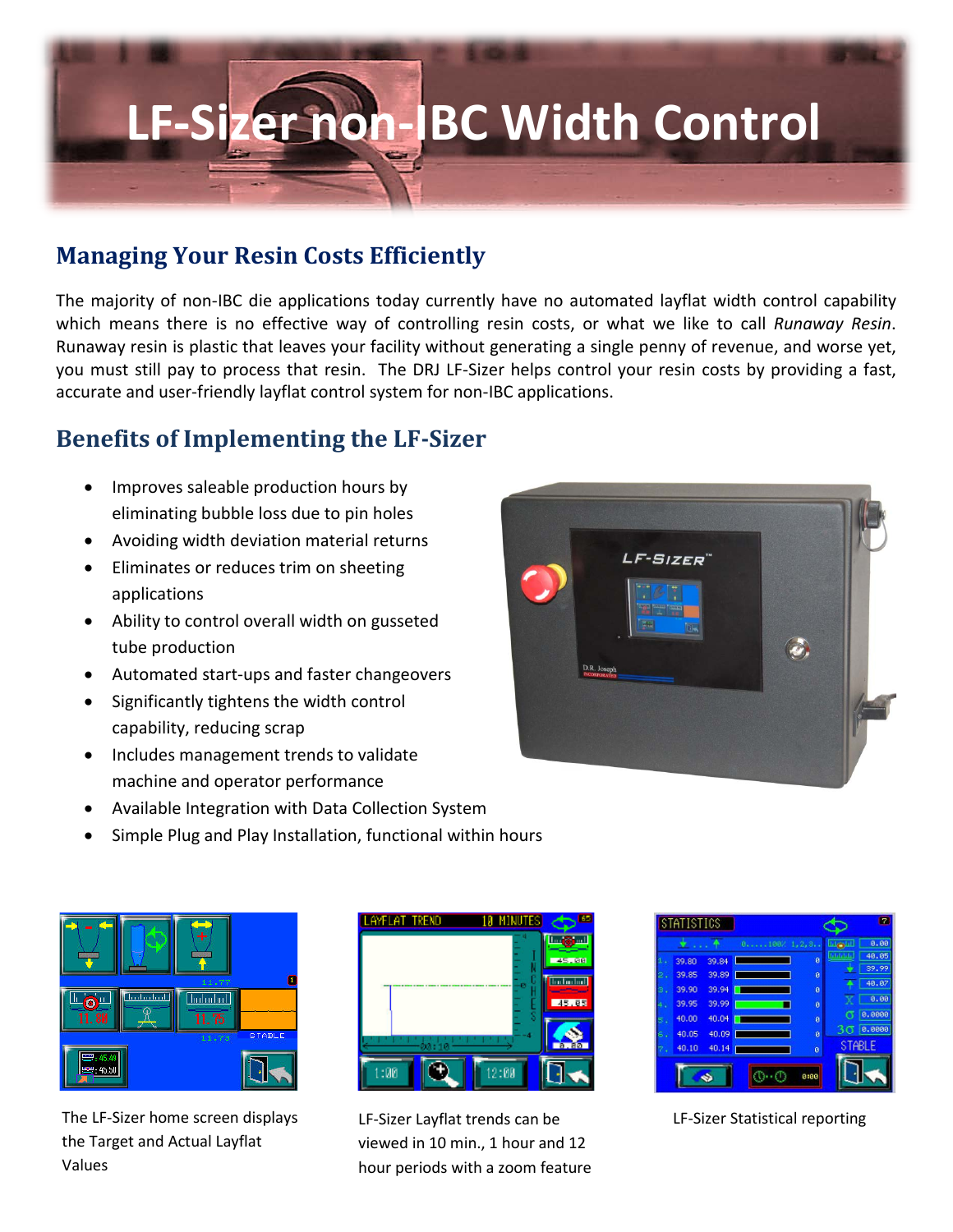### **LF-Sizer non-IBC Width Control**

### **Layflat and Sensor Trending**

The layflat deviation and sensor position trends are provided in 10 minute, 1 hour and 12 hour time windows with a zoom feature to provide greater resolution. The layflat deviation trends include user configurable process limit indicators to allow fast confirmation that the process has remained within the specified limits.

### **Statistical Analysis**

Operational statistics are provided for layflat control performance. Statistics include minimum, maximum, average, standard deviation and 3 sigma (this measurement tells you that 99.73% of the layflat was within the 3 sigma value  $-$  also known as process capability). You also get a real time frequency distribution of the layflat to allow you to see if process variation is centered around the layflat target or skewed low or high. This is a good quality assurance indicator.

### **Shop Floor Integration**

The LF-Sizer supports both RS232 and Ethernet interfaces. RS232 standard protocols are Modbus RTU and Modbus ASCII. Ethernet standard protocols are Modbus/TCP and Modbus/UDP. With an optional protocol converter, practically any non-proprietary industrial protocol can be supported.

Users can also optionally integrate a Kundig Width Measurement Bar such as the FE-8 or FE-7 to instantly calibrate the Layflat Width.

#### **How the System Works**

By measuring the bubble soon after the frost line, the system can achieve the proper bubble size without waiting for the film to pass through the top nip rollers and can perform even when running gusseted film. This greatly improves width control efficiency. The LF-Sizer provides the operator with a simple color touch screen interface that allows entry of the target layflat width.

A special air diffuser is also supplied to ensure rapid inflation does not unlock the bubble from the air ring during start-up. The separate 3 speed inflation control box has adjustable fast fill, slow fill and exhaust modes of operation. Once the bubble is on size, the LF-Sizer maintains that size at all times. For size changes, the operator simply enters a new target and the bubble is sized automatically.